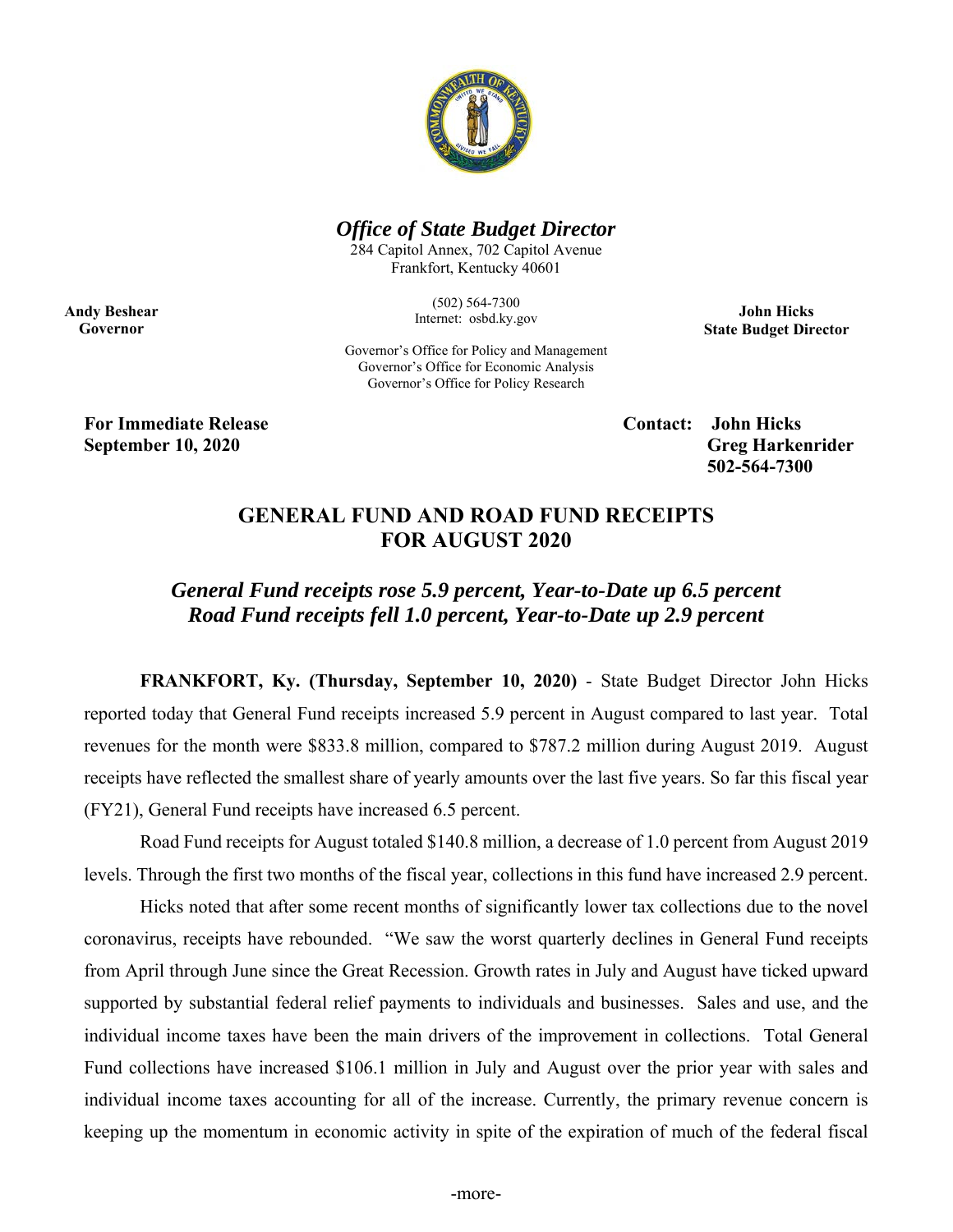policies designed to help the economy. Without another round of federal fiscal stimulus, it will be difficult to maintain the growth in collections we have seen thus far in FY21."

The official revenue estimate for FY21 calls for revenue to increase 0.3 percent compared to FY20 actual receipts. Based on Augusts' results, General Fund revenues can decline by 0.7 percent for the remainder of the fiscal year and meet the official estimate.

Among the major accounts:

- Individual income taxes rose 7.8 percent on the strength of withholding collections which were up 10.6 percent. When the impact of withholding on unemployment insurance benefits is removed, growth in withholding was 7.9 percent.
- Sales tax revenues grew 3.9 percent in August.
- Corporation income tax and Limited Liability Entity tax collections were just \$4.8 million for the month. Year-to-date receipts have decreased 22.2 percent.
- Cigarette taxes fell 14.3 percent for the month and have declined 6.4 percent for the year.
- Property taxes rose \$3.8 million, or 24.9 percent in August and have increased 31.2 percent for the fiscal year. Nearly all collections are from tangible property. Large swings in receipts are not unusual early in a fiscal year for this account.
- Coal severance tax collections in August fell 29.3 percent to \$4.1 million and are down 33.0 percent through the first two months of the fiscal year.
- Lottery revenues were unchanged at \$19.5 million in August and are unchanged through the first two months of FY21.

Road Fund revenue fell 1.0 percent in August with revenues of \$140.8 million but have increased 2.9 percent for the first two months of the fiscal year. Motor vehicle usage tax collections rose 10.8 percent while motor fuels revenues fell 4.5 percent. The official Road Fund revenue estimate calls for a 3.5 percent increase in receipts for FY21. Based on year-to-date collections, revenues must increase 3.6 percent for the remainder of the fiscal year to meet the estimate.

Among the accounts:

- Motor fuels fell 4.5 percent in August and have decreased 2.9 percent for the year.
- Motor vehicle usage collections grew 10.8 percent for the month and have grown 11.3 percent for the first two months of the fiscal year.
- License and privilege tax fell 9.5 percent, led mostly be a decline in the weight distance tax of 18.1 percent.

-30-

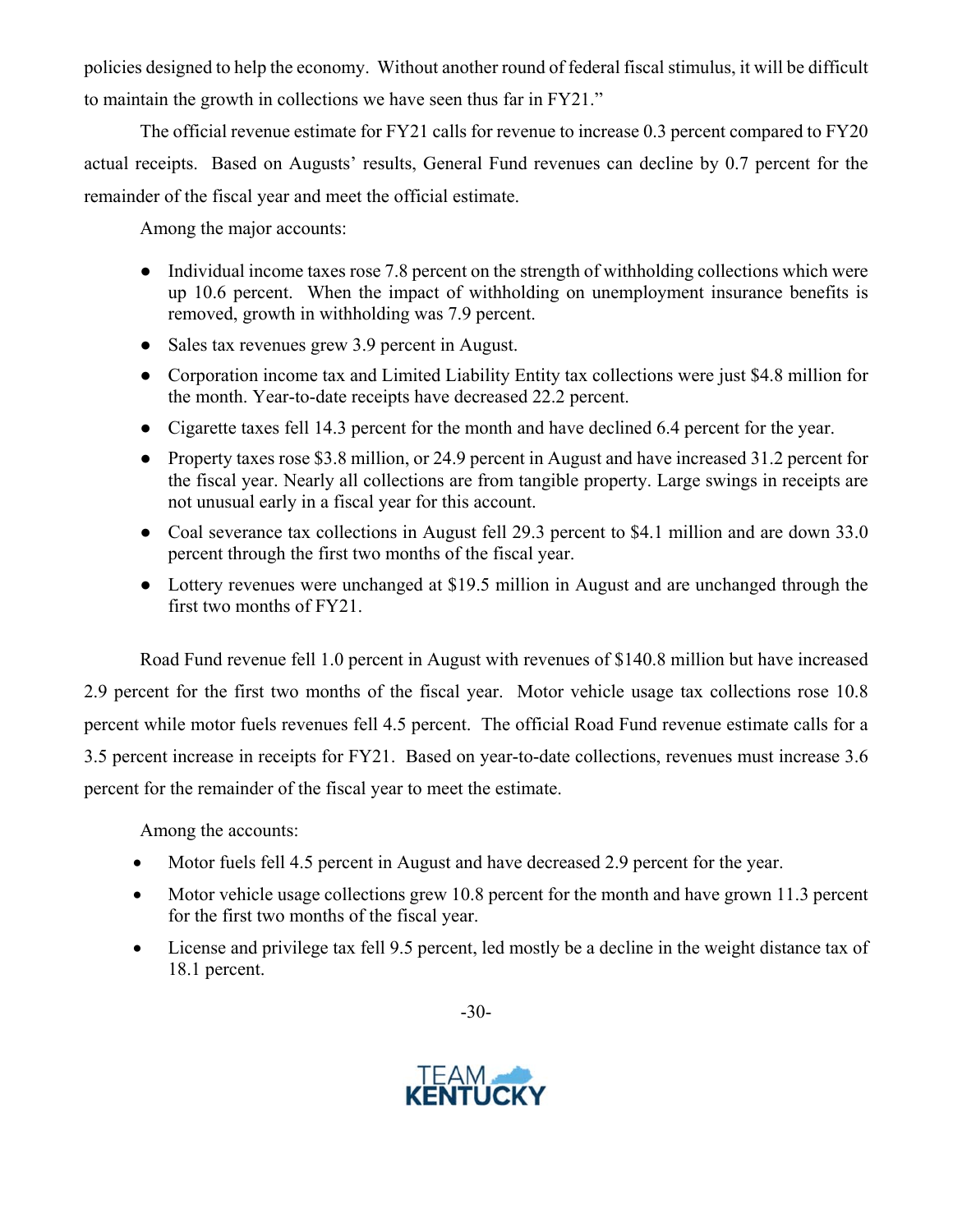#### **KENTUCKY STATE GOVERNMENT REVENUE 1. GENERAL FUND REVENUE**

|                                        | <b>AUGUST</b>  | <b>AUGUST</b> |          | <b>JULY THROUGH AUGUST</b> |                 |            |
|----------------------------------------|----------------|---------------|----------|----------------------------|-----------------|------------|
|                                        | 2020           | 2019          | % Change | FY 2021                    | FY 2020         | % Change   |
| <b>TOTAL GENERAL FUND</b>              | \$833,791,011  | \$787,156,094 | 5.9%     | \$1,738,925,304            | \$1,632,818,755 | 6.5%       |
| <b>Tax Receipts</b>                    | \$814,065,577  | \$764,363,453 | 6.5%     | \$1,682,950,804            | \$1,577,873,850 | 6.7%       |
| Sales and Gross Receipts               | \$411.158.774  | \$399,472,631 | 2.9%     | \$878,841,863              | \$818,401,772   | 7.4%       |
| <b>Beer Consumption</b>                | 572,628        | 556,305       | 2.9%     | 1,111,801                  | 1,223,023       | -9.1%      |
| <b>Beer Wholesale</b>                  | 6,306,058      | 6,122,267     | 3.0%     | 12,785,390                 | 12,464,437      | 2.6%       |
| Cigarette                              | 27,416,555     | 31,996,579    | $-14.3%$ | 58,041,806                 | 61,979,221      | $-6.4%$    |
| <b>Distilled Spirits Case Sales</b>    | 17,141         | 13,604        | 26.0%    | 35,370                     | 29,971          | 18.0%      |
| <b>Distilled Spirits Consumption</b>   | 1,475,013      | 1,187,243     | 24.2%    | 3,080,033                  | 2,662,459       | 15.7%      |
| <b>Distilled Spirits Wholesale</b>     | 5,095,696      | 3,809,239     | 33.8%    | 10,504,718                 | 8,656,089       | 21.4%      |
| Insurance Premium                      | 272,729        | 1,754,788     | $-84.5%$ | 775,475                    | 1,757,085       | $-55.9%$   |
| Pari-Mutuel                            | 1,301,250      | 788,780       | 65.0%    | 2,680,061                  | 2,133,204       | 25.6%      |
| Race Track Admission                   | 0              | 0             | ---      | 0                          | 80,510          | $-100.0\%$ |
| Sales and Use                          | 359.051.525    | 345,422,917   | 3.9%     | 770.178.697                | 711,681,213     | 8.2%       |
| <b>Wine Consumption</b>                | 274,086        | 206,889       | 32.5%    | 576,123                    | 486,079         | 18.5%      |
| Wine Wholesale                         | 1,508,861      | 1,270,682     | 18.7%    | 3,107,981                  | 2,668,372       | 16.5%      |
| <b>Telecommunications Tax</b>          | 5,823,233      | 4,333,958     | 34.4%    | 11,807,780                 | 8,815,844       | 33.9%      |
| <b>Other Tobacco Products</b>          | 2,039,562      | 1,994,456     | 2.3%     | 4,151,667                  | 3,745,632       | 10.8%      |
| Floor Stock Tax                        | 4,436          | 14,923        | $-70.3%$ | 4,960                      | 18,633          | $-73.4%$   |
| License and Privilege                  | \$690,280      | \$96,151      | 617.9%   | \$899,047                  | (S77.581)       |            |
| Alc. Bev. License Suspension           | 5,000          | 20,000        | -75.0%   | 7,500                      | 53,750          | $-86.0%$   |
| <b>Corporation License</b>             | 14,469         | 311           | 4549.3%  | 14,469                     | 592             | 2343.3%    |
| Corporation Organization               | 0              | 0             | ---      | 150                        | 25,115          | $-99.4%$   |
| <b>Occupational Licenses</b>           | 23,718         | 18,753        | 26.5%    | 38,923                     | 26,806          | 45.2%      |
| Race Track License                     | 12,500         | 0             |          | 12,500                     | 95,000          | $-86.8%$   |
| <b>Bank Franchise Tax</b>              | 613,656        | 10,332        | 5839.7%  | 675,716                    | (371, 486)      |            |
| <b>Driver License Fees</b>             | 20,936         | 46,756        | $-55.2%$ | 149,788                    | 92,642          | 61.7%      |
| <b>Natural Resources</b>               | \$6,763,846    | \$9.151.855   | $-26.1%$ | \$12,368,322               | \$17,158,970    | $-27.9%$   |
| <b>Coal Severance</b>                  | 4,097,424      | 5,796,142     | $-29.3%$ | 7,321,979                  | 10,925,988      | -33.0%     |
| Oil Production                         | 406,003        | 585,336       | $-30.6%$ | 593,908                    | 1,045,621       | $-43.2%$   |
| <b>Minerals Severance</b>              | 2,007,940      | 2,246,269     | $-10.6%$ | 3,949,642                  | 4,054,309       | $-2.6%$    |
| <b>Natural Gas Severance</b>           | 252,479        | 524,109       | $-51.8%$ | 502,793                    | 1,133,053       | $-55.6%$   |
| Income                                 | \$369,740,333  | \$337,648,678 | 9.5%     | \$750,167,059              | \$709,072,233   | 5.8%       |
| Corporation                            | (11, 266, 344) | (3,062,331)   | $---$    | (847, 356)                 | 16,619,573      | $---$      |
| Individual                             | 364,896,653    | 338,591,932   | 7.8%     | 728,087,655                | 680,699,968     | 7.0%       |
| <b>Limited Liability Entity</b>        | 16,110,023     | 2,119,077     | 660.2%   | 22,926,760                 | 11,752,692      | 95.1%      |
| Property                               | \$19,132,582   | \$15,324,338  | 24.9%    | \$32,950,005               | \$25,118,215    | 31.2%      |
| <b>Building &amp; Loan Association</b> | 29,182         | 24.759        | 17.9%    | 51,057                     | 46,771          | $9.2\%$    |
| General - Real                         | 30,721         | 50,810        | $-39.5%$ | 98,168                     | 57,130          | 71.8%      |
| General - Tangible                     | 15,383,008     | 11,842,678    | 29.9%    | 29,341,983                 | 22,280,955      | 31.7%      |
| Omitted & Delinquent                   | 2,076,088      | 2,301,837     | $-9.8%$  | 763,003                    | 490,868         | 55.4%      |
| <b>Public Service</b>                  | 1,613,323      | 1,104,542     | 46.1%    | 2,695,535                  | 2,242,777       | 20.2%      |
| Other                                  | 259            | (288)         | ---      | 259                        | (288)           | ---        |
| Inheritance Tax                        | \$4,815,799    | \$4,469,709   | 7.7%     | \$10,139,482               | \$8,096,187     | 25.2%      |
| Miscellaneous                          | \$1,763,963    | (\$1,799,909) | ---      | (\$2,414,974)              | \$104,054       |            |
| <b>Legal Process</b>                   | 852,445        | 1,168,788     | $-27.1%$ | 1,568,868                  | 2,035,693       | $-22.9%$   |
| T. V. A. In Lieu Payments              | 832,214        | (3,058,441)   |          | (4,335,571)                | (2, 116, 883)   |            |
| Other                                  | 79,304         | 89,744        | $-11.6%$ | 351,729                    | 185,244         | 89.9%      |
| <b>Nontax Receipts</b>                 | \$19,629,206   | \$22,489,684  | $-12.7%$ | \$51,162,468               | \$55,417,753    | $-7.7%$    |
| <b>Departmental Fees</b>               | 452,359        | 769,586       | -41.2%   | 1,485,922                  | 2,146,992       | $-30.8\%$  |
| <b>PSC Assessment Fee</b>              | 303,332        | 200,619       | 51.2%    | 13,984,880                 | 13,011,407      | 7.5%       |
| Fines & Forfeitures                    | 952,313        | 1,507,851     | $-36.8%$ | 1,814,305                  | 2,897,292       | $-37.4%$   |
| Income on Investments                  | (75, 836)      | (652, 730)    |          | (148, 686)                 | (915, 641)      |            |
| Lottery                                | 19,500,000     | 19,500,000    | 0.0%     | 38,500,000                 | 38,500,000      | $0.0\%$    |
| Miscellaneous                          | (1,502,962)    | 1,164,357     | ---      | (4,473,954)                | (222, 297)      |            |
| Redeposit of State Funds               | \$96,227       | \$302,957     | $-68.2%$ | \$4,812,032                | (\$472,849)     |            |